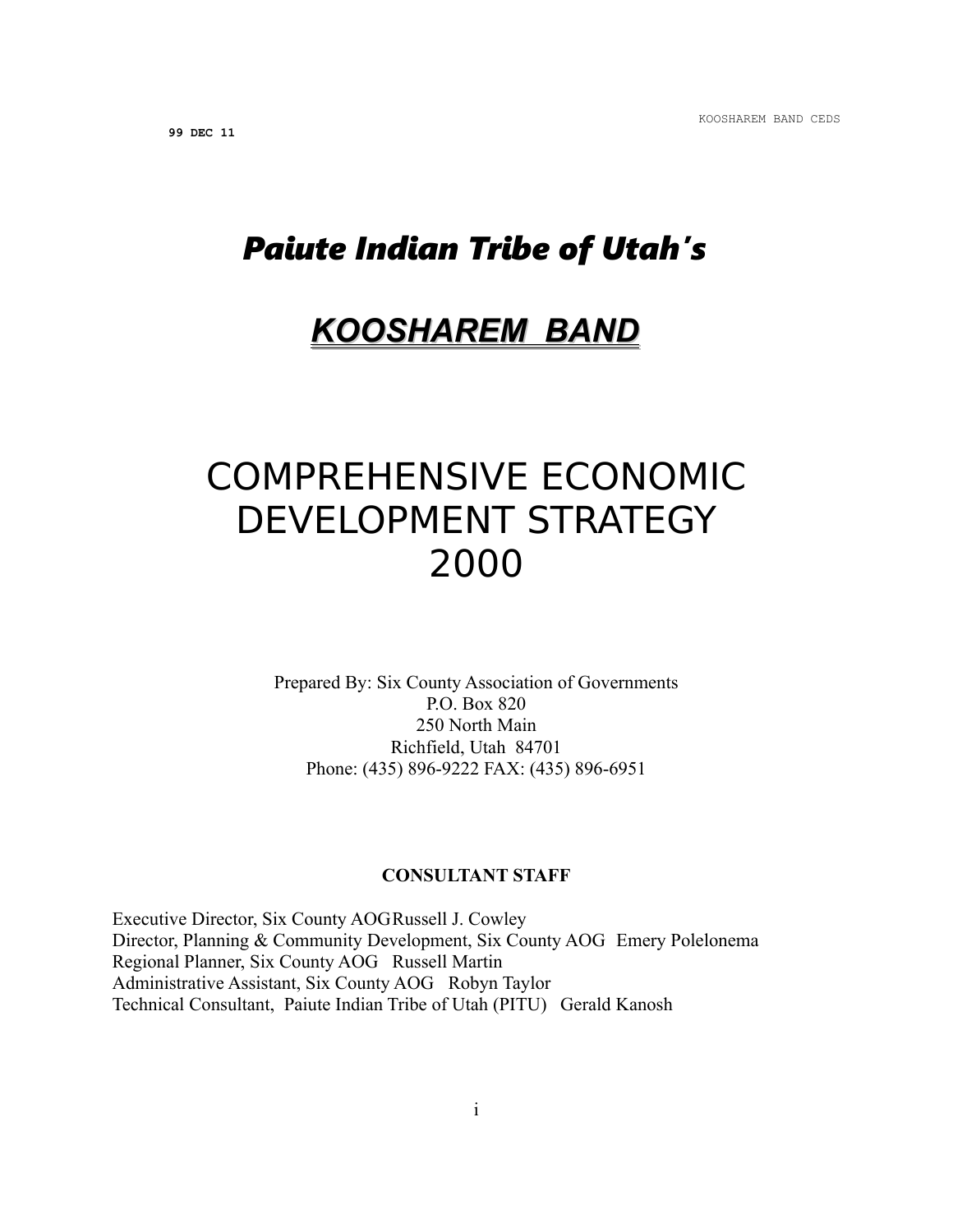### **PREFACE**

In the late  $19<sup>th</sup>$  century, the Native American Paiute Tribe of Southern Utah coalesced into five individual groups that became known as the Koosharem**,** Cedar, Shivwits, Indian Peaks, and Kanosh bands. They were established as reservations between 1903 and 1929. In 1954 the Paiute Tribe was terminated from federal recognition. Between 1954 and 1980 the Tribe was ineligible for any federal assistance. During this 26 year period the Koosharem Band suffered from the lack of health care resources and inadequate income to meet their needs. As a whole, nearly one half of the Paitue Tribe of Utah (PITU) membership died due to ill health, poor housing conditions, and nutritional deficiencies. Subsequently, the Band lost their reservation lands. Due to termination their pride and culture diminished dramatically.

In 1975 the (PITU) began their effort to regain federal recognition. On April 3, 1980 by an act of congress, (via "the Paiute Restoration Act, P.L. 96-227") the federal trust relationship was restored to the Koosharem Band and PITU.

The Koosharem Band through PITU accesses interest from a \$2.5 million irrevocable trust fund to assist in economic development and Band government. The majority of Band members now have access to adequate housing and health care, although chronic health problems, low educational attainment, underemployment, and alcoholism persists. There is also a paranoia among PITU members concerning government intervention, intrusion, and taking of reservation lands.

As a means to overcome these economic development obstacles and to provide direction, instill cooperation among members, and develop reservation lands into their full economic potential, the Koosharem Band has developed this Comprehensive Economic Development Strategy (CEDS). Be advised, however, that this document does NOT constitute an all inclusive economic development plan but merely the beginning of an on-going process to bring economic prosperity and enhanced standard of living to members of the Koosharem Band.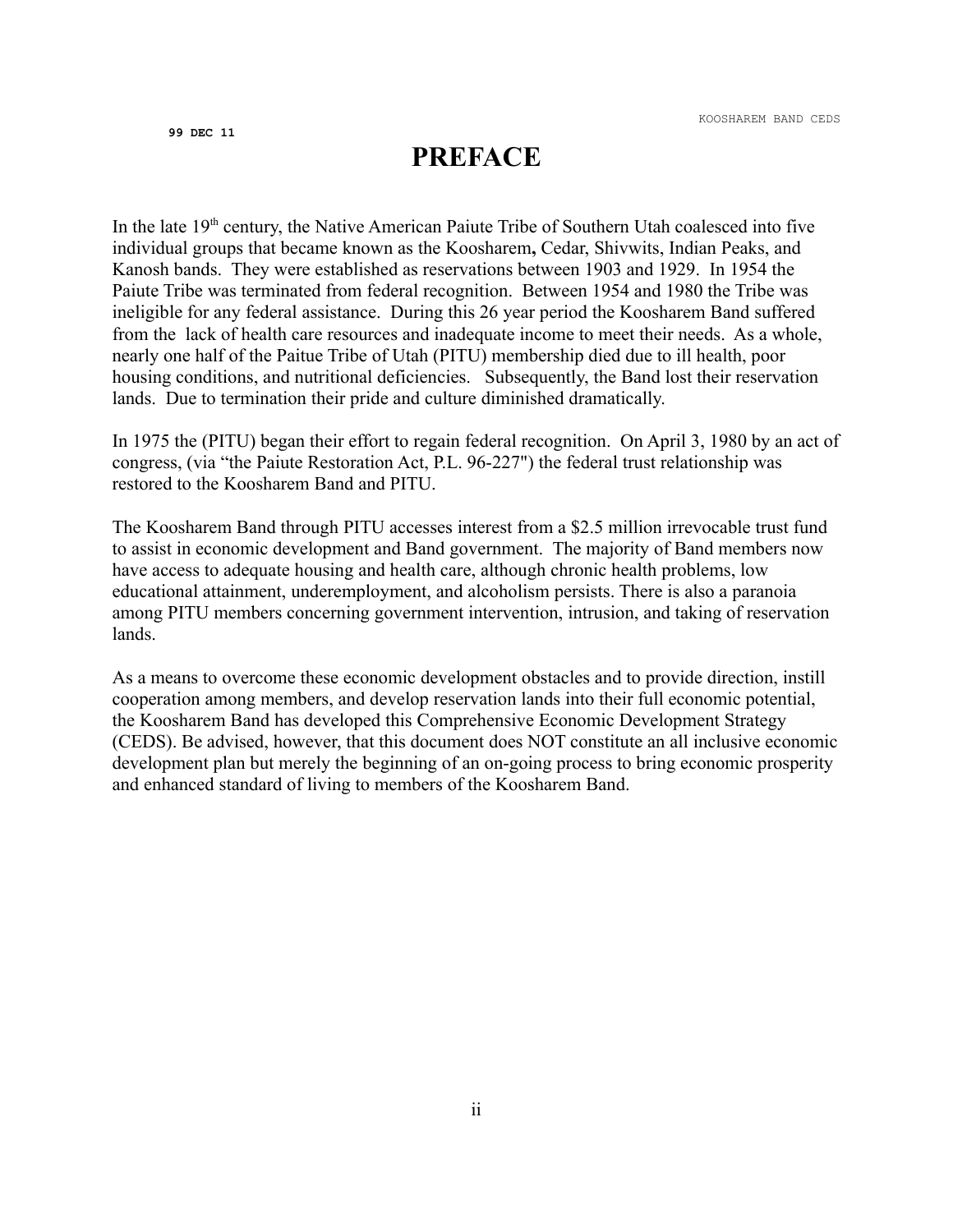### **TABLE OF CONTENTS**

#### **Summary** v

#### **Section I. ORGANIZATION & MANAGEMENT**

Koosharem Band Council 1 Paiute Tribal Council 1 Paiute Economic Development Committee (PEDCO) 1 Economic Development Staff & Program Coordinators 1 Consultants 2 KOBCEDS Steering Committee Function 2 Management Process 2

#### **Section II. THE AREA & ITS ECONOMY**

Introduction 3 Location 3 Land Use 4 Employment 7 Income Levels8-11 Land Utilization 11 Political Environment 11 Conclusion 11

#### **Section III. MISSION, GOALS, OBJECTIVES & STRATEGIES**

S.W.O.T. Analysis 12 Mission Statement 13 Koosharem Band Goals, Objectives, & Strategies 13-14

#### **Section IV. IMPLEMENTATION PLAN**

Implementation Spreadsheet 16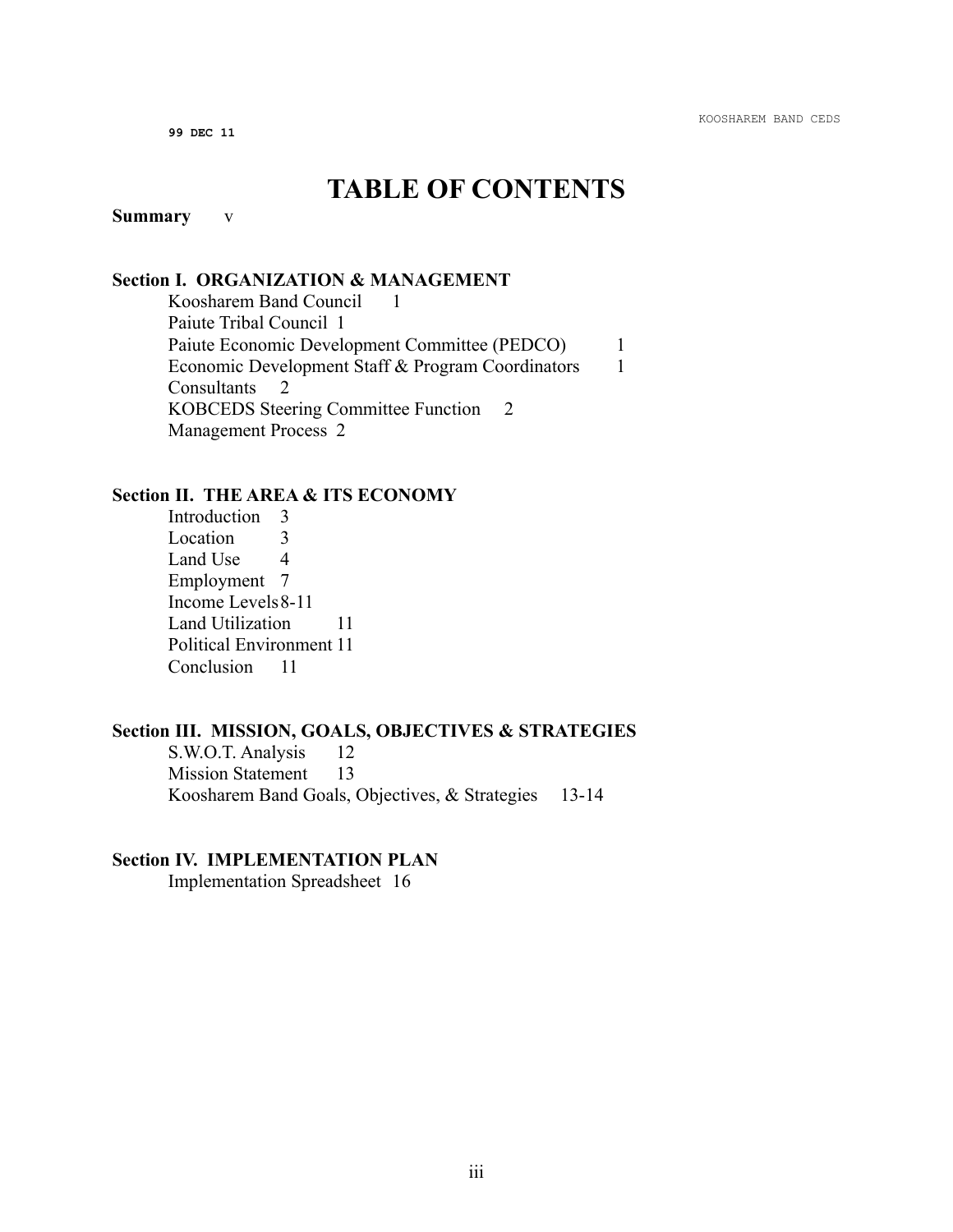**99 DEC 11 FIGURES Figure 1:** Paiute Indian Tribe of Utah Tribal Lands 3 **Figure 2:** Koosharem Band Reservation Land 4 **Figure 3:** Band Membership Graph 5 **Figure 4: Koosharem Band Habitat Chart 6 Figure 5:** Per Capita Trends 8 **Figure 6:** Median Family Income 9 **Figure 7:** Families Below Poverty (%) 10

#### **TABLES**

**Table 1:** PITU Reservation Land Comparison 4 **Table 2:** Koosharem Band Membership Breakdown 5 **Table 3: PITU Membership Comparison 6 Table 4:** PITU Habitat Comparison 7 **Table 5:** PITU Unemployment 7 **Table 6: Per Capita Income** 8 **Table 7:** Average Family Income 9 **Table 8:** County Median Family Income 10 **Table 9:** County Poverty Levels (%) 11

**Appendix A:** SWOT Analysis (Strengths, Weaknesses, Opportunities, and Threats) Koosharem Band meeting notes.

**Appendix B:** Economic Development Survey Report, July 1999, Koosharem Band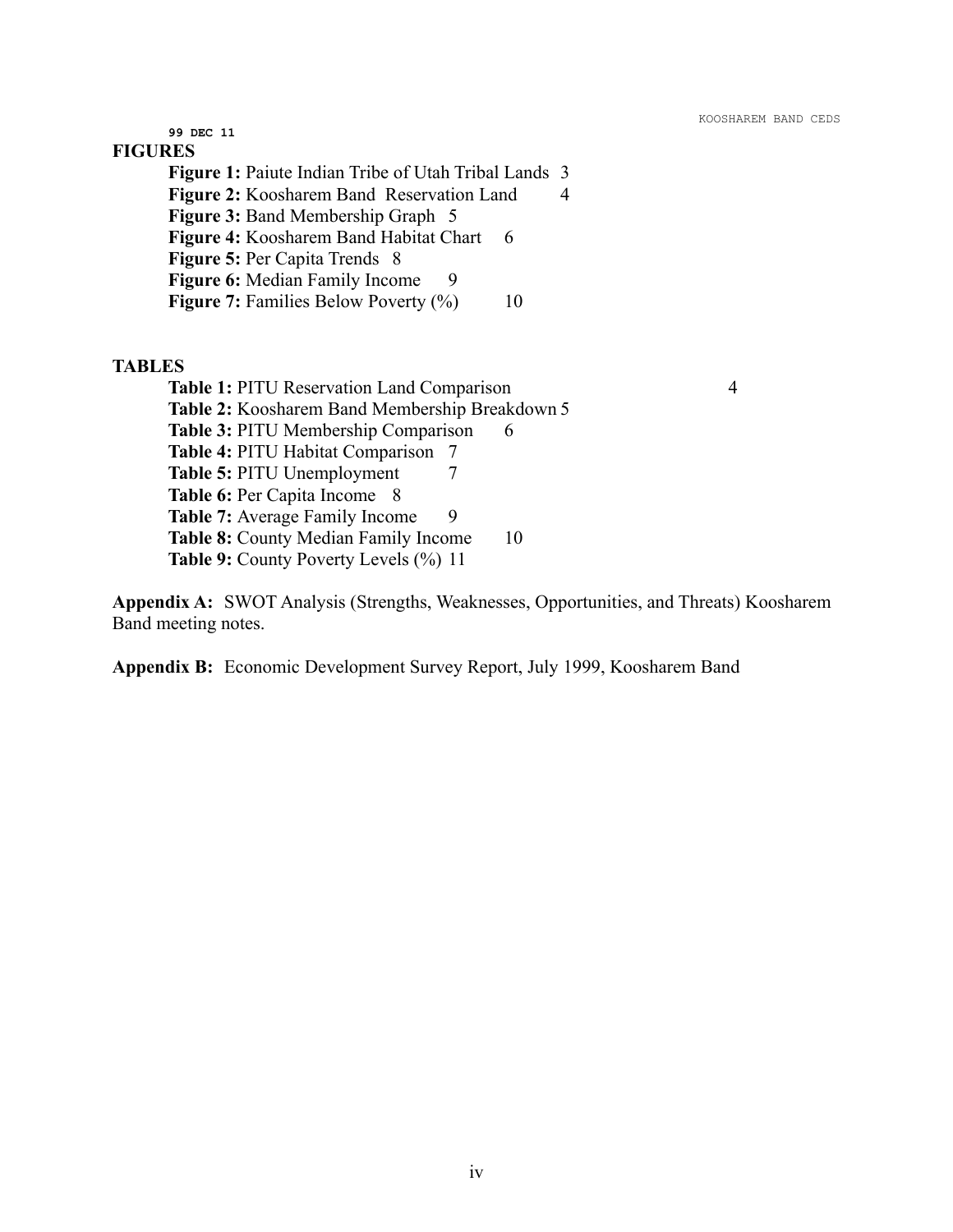#### **SUMMARY**

The Koosharem Band Comprehensive Economic Development Strategy (KOBCEDS) has been developed to assist the Band in their economic development endeavors. This document serves as a beginning effort outlining economic development activities planned for the next five years. The KOBCEDS does not necessarily include all the goals and objectives of the Band. It does however provide a format for Band leadership to follow as they improve, edit, and establish additional goals and objectives of the plan. Band leaders are encouraged to utilize the KOBCEDS on a regular basis as the planning process is on going.

**SECTION I - ORGANIZATION AND MANAGEMENT -** This section describes the membership of the KOBCEDS Steering committee, how it functions, and the staff providing services. It also details the management and administrative process required to implement and carry out the goals and objectives of the plan. This section also provides jurisdictional review of recognized officials responsible for the KOBCEDS and passing of appropriate resolutions, progress evaluation, and final program results.

**SECTION II** - **THE AREA AND ITS ECONOMY -** This section summarizes the area's economic situation based on the analysis of relevant data about the reservation and surrounding area. It contains the Band's strengths, weaknesses, opportunities, threats, statistical tables, demographic information, and other data relating to past, present, and future economic trends of the Koosharem Band.

**SECTION III - MISSION, GOALS, OBJECTIVES, STRATEGIES -** This section includes the mission statement and identifies beginning goals and objectives which will help the Koosharem Band meet their economic development endeavors.

**SECTION IV - IMPLEMENTATION PLAN -**This section provides a worksheet that allows Band leadership to monitor the progress of the KOBCEDS. Even though it is developed for yearly evaluation, the worksheet may be utilized at anytime progress is made.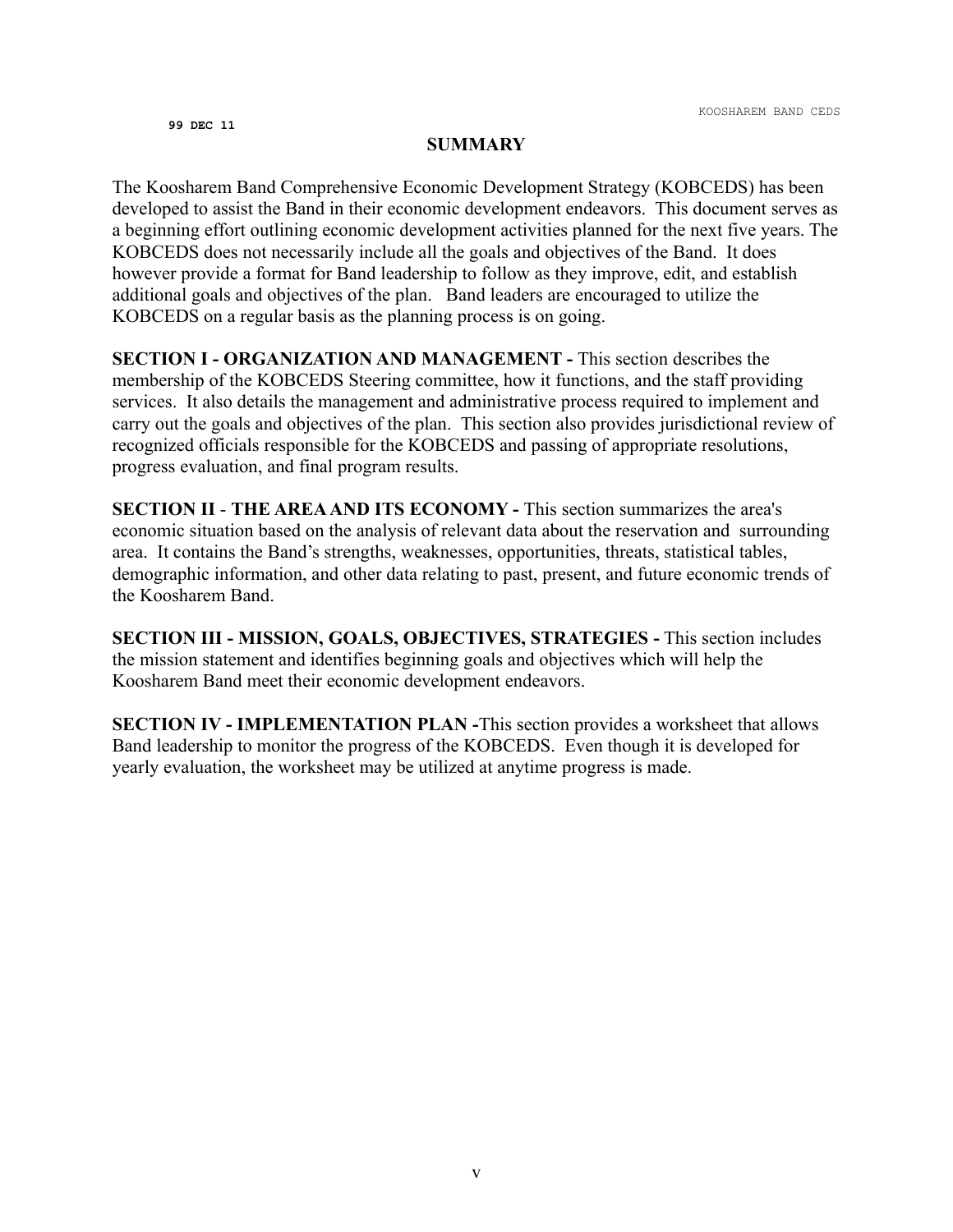### **Section I. ORGANIZATION and MANAGEMENT**

To ensure that the Koosharem Band's Comprehensive Economic Development Strategy (KOBCEDS) meets the objectives of the Band, a KOBCEDS Steering Committee was assembled. The Koosharem Band Council, Tribal Council, Paiute Economic Development Council (PEDCO), Economic Development Staff, and Tribal Program Coordinators make up the KOBCEDS Steering Committee.

#### KOOSHAREM BAND COUNCIL

Ganaver Timican Chair Colleen Kanosh Member Heather John Member Olivia Kanosh Member Marissa Tso Member

#### PAIUTE TRIBAL COUNCIL

Geneal Anderson Tribal Chair Phil Pikyavit Kanosh Chair/Tribal Vice-Chair Glen Rogers Shivwits Band Chair Lora Tom Cedar Band Chair Jeanine Borchardt Indian Peaks Band Chair Ganaver Timican Koosharem Band Chair

#### PAIUTE ECONOMIC DEVELOPMENT COMMITTEE (PEDCO)

McKay Pikyavit (KA)Chair Bryant Jake (IP) Member Pat Wash (SH) Member Clarice Dixon (KO) Member Keith Garcia (CE) Member

ECONOMIC DEVELOPMENT STAFF & PROGRAM COORDINATORS Travis Parashonts Economic Development Director Jeff Zander Economic Development Planner Steve Kandell Land Use Planner

#### **CONSULTANTS**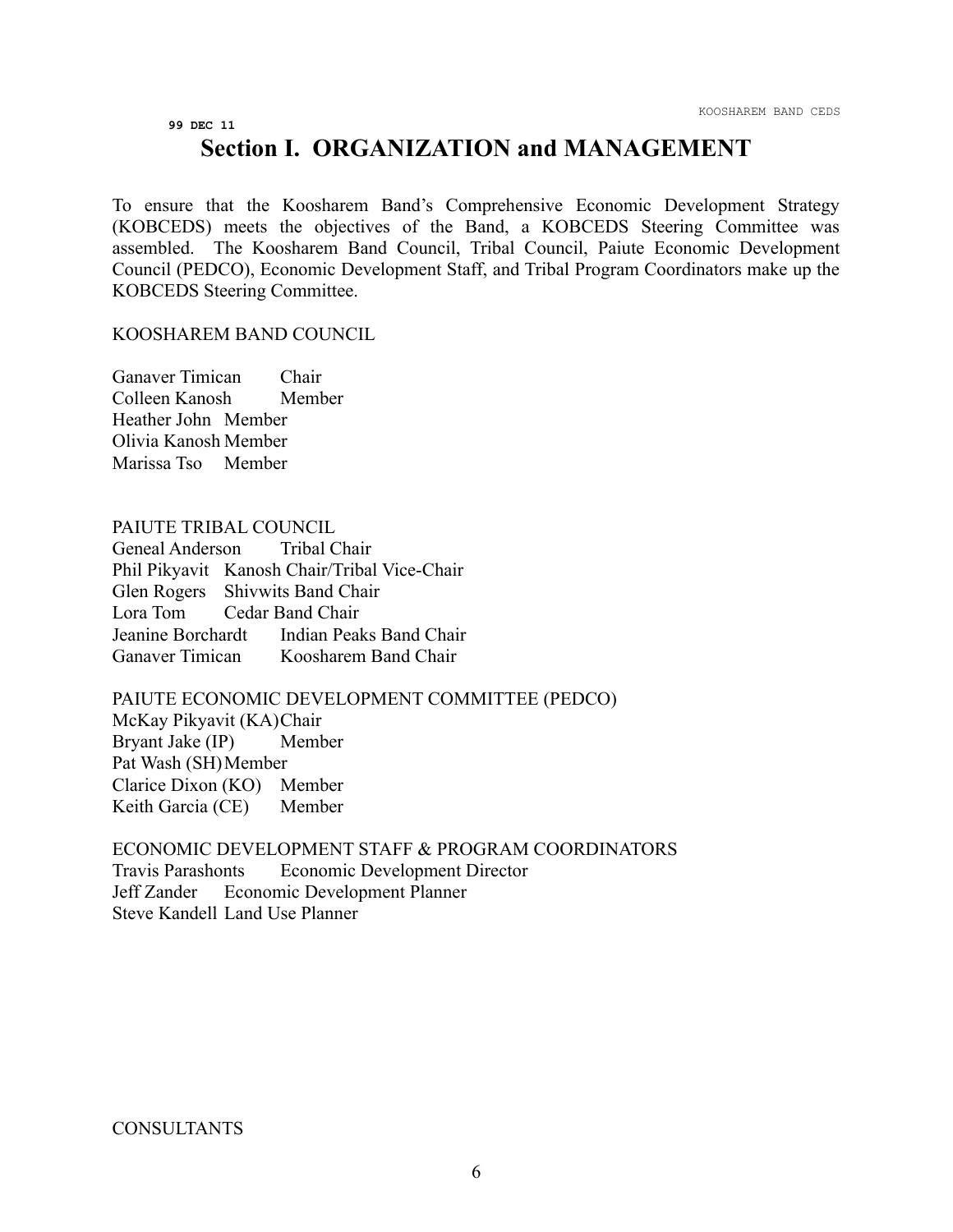|                  |                |                                        | 1000 REPORT DINE C |
|------------------|----------------|----------------------------------------|--------------------|
| 99 DEC 11        |                |                                        |                    |
| Russell Cowley   | Six County AOG | <b>Executive Director</b>              | 896-9222 ext.12    |
| Emery Polelonema | Six County AOG | Director, Planning & Comm. Development | 896-9222 ext.25    |
| Russell Martin   | Six County AOG | Regional Planner                       | 896-9222 ext.18    |
| Robyn Taylor     | Six County AOG | Administrative Assistant               | 896-9222 ext.10    |
| Gerald Kanosh    | PITU           | <b>Technical Consultant</b>            | 586-1112           |
|                  |                |                                        |                    |

#### KOOSHAREM BAND COMPREHENSIVE ECONOMIC DEVELOPMENT STRATEGIES (KOBCEDS) STEERING COMMITTEE FUNCTIONS

The KOBCEDS Steering Committee and consultants met on March 30, 1999. Each member attending gave input about their economic concerns as it applied to the Koosharem Band. This input was then implemented into the draft KOBCEDS.

The draft KOBCEDS was sent out to the Chair of the Koosharem Band Council on September 30, 1999. The Band was given thirty days to return comments to consultants. On October 30, 1999 Koosharem Band leadership attended the PITU's Economic Development Retreat held at Southern Utah State University's Mountain Center, Cedar City, Utah and given opportunity to review and make changes to the KOBCEDS. Copies of the final draft were provided to the Koosharem Band leadership on December 11, 1999 with adoption procedures left to their discretion.

#### MANAGEMENT PROCESS

The Koosharem Band is organized under the provisions of the 1980 Restoration Act, the Indian Reorganization Act of 1934, and the Paiute Indian Tribe of Utah's Tribal Constitution. The Koosharem Band Council consists of five (5) members elected through an election process. The Band Council is the official governing body of the Koosharem Band.

The Band Council is the administrative organization which accepts the oversight and implementation responsibilities of the KOBCEDS. They are also responsible for the adoption and passing of resolutions and/or any other edition to the plan. The Band Council is also responsible for the designation of committees, assignment of staff members and completion of progress reports of the KOBCEDS.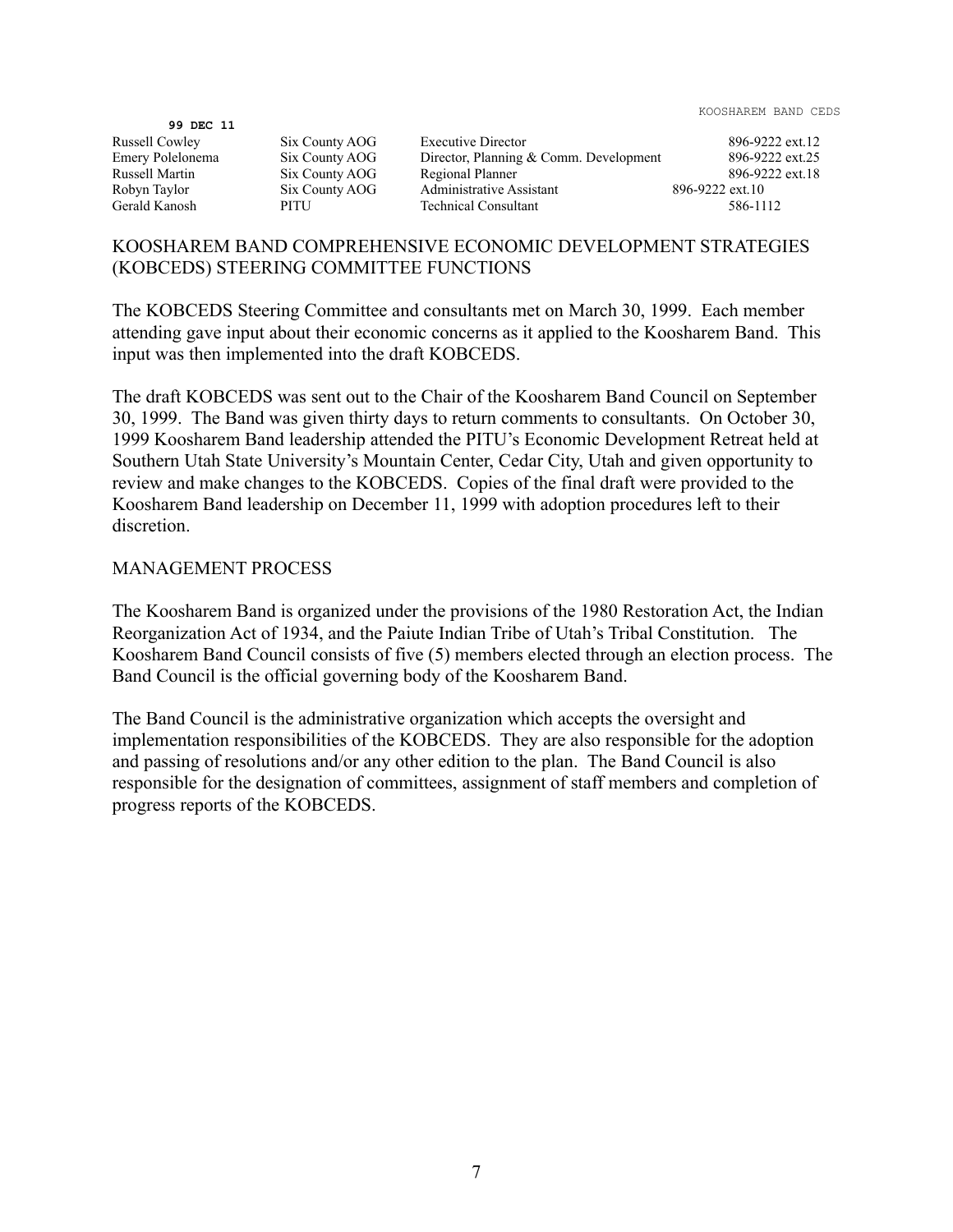### **Section II. THE AREA AND ITS ECONOMY**

#### **INTRODUCTION**

**Location** - The Koosharem Band is located in Sevier County approximately 180 miles South of Salt Lake City on Interstate Highway 15, Highway 89, Interstate Highway 70, and adjacent to Joseph. Travel time from the Koosharem Band to the PITU's tribal headquarters in Cedar City is 230 miles round trip. Access to the reservation is a two lane paved highway. Figure 1, Paiute Indian Tribe of Utah Tribal Lands, shows the location of tribal lands in relation to Southern and Central Utah.

#### **Figure 1**: **Paiute Indian Tribe of Utah Tribal Lands**

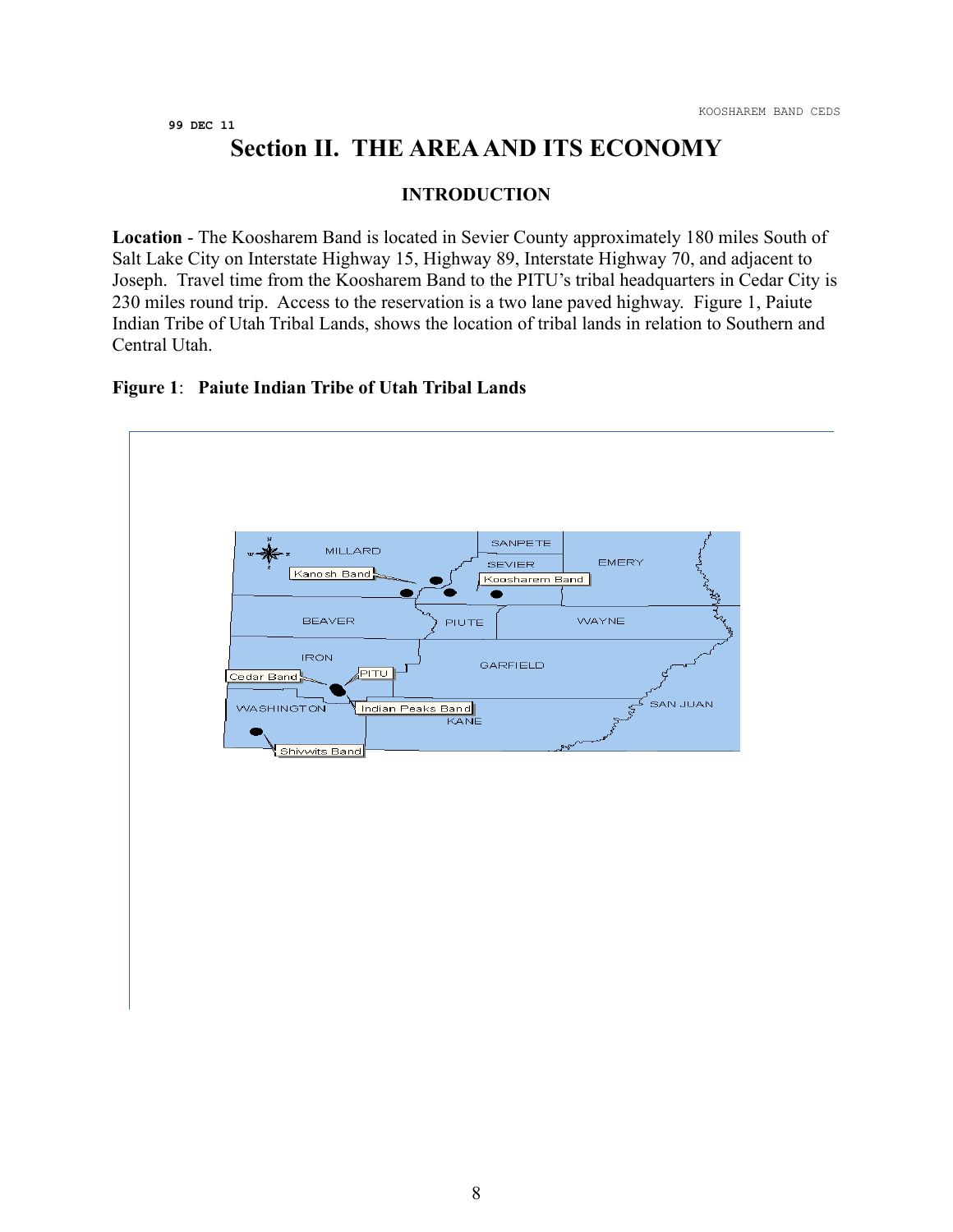**Land Use -** The Koosharem Band reservation encompass a total of 1,240 acres. The graph in Figure 2, Koosharem Band Reservation Land, shows the Koosharem Band Reservation compared to the other four Bands which makes up the PITU reservation. The percentage of land area in the reservation under each land use designation is as follows: commercial, 22% ; residential, 44%; and open space/preservation, 34%. The Band has a completed land use plan accessible at the Band or Tribal headquarters (refer to Koosharem Band Reservation Land Use Plan 1999).

#### **Figure 2**: **Koosharem Band Reservation Land**



Table 1 - PITU Reservation Land Comparison, further identifies land of the Koosharem Band and compares it with the total PITU land holdings and Sevier County. Economic development interests should review the Koosharem Band Reservation Land Use Plan to identify infrastructure and other developments currently in place.

#### **Table 1 - PITU Reservation Land Comparison**

| Place                           | Acres     |
|---------------------------------|-----------|
| <b>Shivwits Reservation</b>     | 27,525    |
| <b>Cedar Reservation</b>        | 2,060     |
| <b>Koosharem Reservation</b>    | 1,240     |
| <b>Kanosh Reservation</b>       | 1,195     |
| <b>Indian Peaks Reservation</b> | 425       |
| Paiute Indian Tribe Of Utah     | 32,446    |
| <b>Sevier County</b>            | 1,276,367 |

**Band Membership** - According to the July 1999 PITU Tribal enrollment there are 741 members. This compares to 516 in 1980. Figure 3, Band Membership Graph, shows the Paiute population trend since 1980.

**Figure 3 - Band Membership Graph**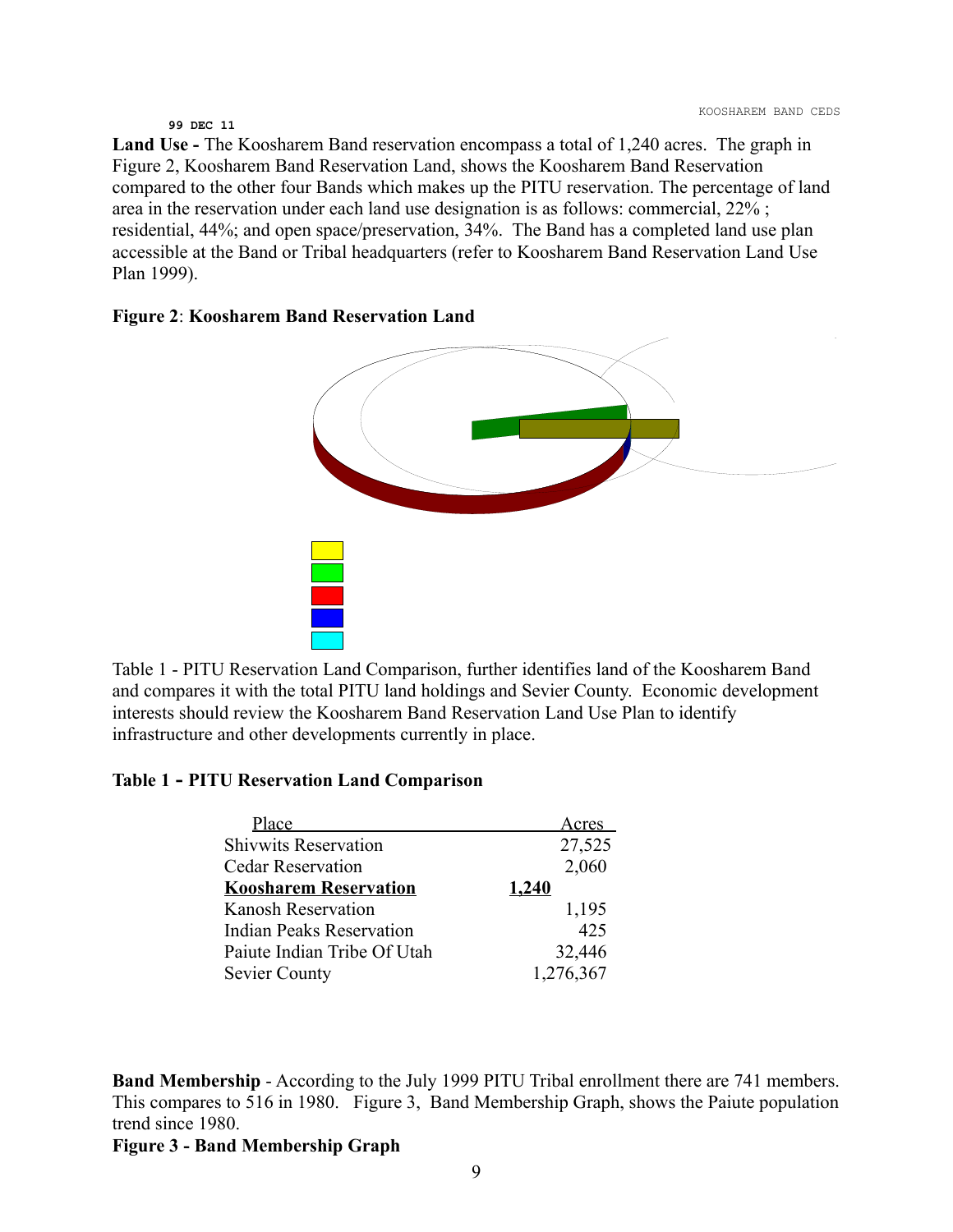

Thirteen percent (13%) or 94 of the total tribal membership are members of the Koosharem Band. Table 2, Koosharem Band Membership Breakdown shows the Band membership according to age and gender. Sixty-one percent  $(61\%)$  or 57 members are ages -- 16 to 65 – a workforce sufficient to support a small business owned and employed by Band members. Table 3, PITU Membership Comparison evaluates membership of the Koosharem Band with that of other bands of the PITU.

| Age       | Female       | <b>Male</b>      |
|-----------|--------------|------------------|
| $1 - 5$   | 4            | 4                |
| $6 - 10$  | 5            | $\overline{4}$   |
| $11 - 15$ | 6            | 4                |
| $16 - 20$ | 7            | $\overline{2}$   |
| $21 - 25$ | 9            | $\overline{2}$   |
| $26 - 30$ | 9            | 3                |
| $31 - 35$ | 5            | $\boldsymbol{0}$ |
| 36-40     | 0            | $\mathbf{1}$     |
| $41 - 45$ | 5            | $\overline{2}$   |
| $46 - 50$ | 7            | $\overline{2}$   |
| $51 - 55$ | 3            | $\boldsymbol{0}$ |
| 56-60     | 0            | $\boldsymbol{0}$ |
| 61-65     | 0            | $\overline{2}$   |
| 66-70     | $\mathbf{1}$ | $\boldsymbol{0}$ |
| 81-85     | 0            | 3                |

#### **Table 2 - Koosharem Band Membership Breakdown**

Source: 1980"Proposed PITU Reservation Plan," by US. Dept. Of the Interior, Bureau of Indian Affairs; data was compiled by Geneal Anderson and Gerald Kanosh, July 1999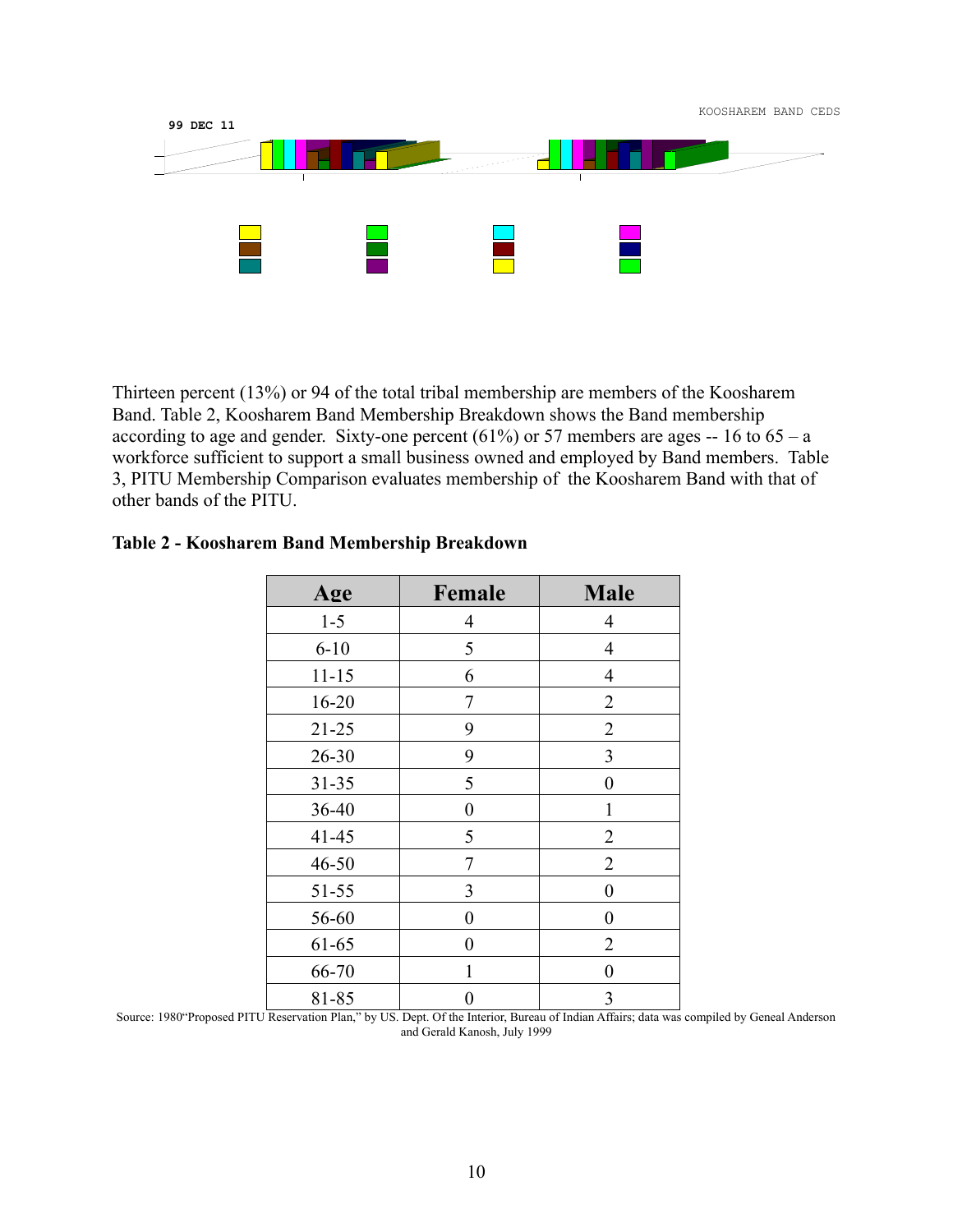| Band                | 1980 | 1997 | 1999 |
|---------------------|------|------|------|
| Kanosh              | 74   | 97   | 110  |
| Koosharem           | 85   | 92   | 94   |
| <b>Indian Peaks</b> | 30   | 33   | 35   |
| Cedar               | 138  | 220  | 231  |
| Shivwits            | 189  | 260  | 271  |

#### **99 DEC 11 Table 3 - PITU Membership Comparison**

Currently 16% members are living outside of the reservation. The Koosharem Band Habitat Chart, Figure 4, graphically displays the current membership who live within and outside of the reservation. Band leadership would like to see improved conditions through economic and community development that would allow members to reside on the reservation.

#### **Figure 4** - **Koosharem Band Habitat Chart**



Source: PITU Health Department records, 1999

Table 4, PITU Habitat Comparison, provides a comparison of membership of the Koosharem Band living off of the reservation with other bands of PITU. The tribal average is 14%. Lack of affordable housing and employment seem to be the major reasons for those leaving the reservation. Another major concern of Band leadership is the loss of heritage and cultural values that are disappearing as a result of members living and working outside of the reservation.

#### **Table 4 - PITU Habitat Comparison**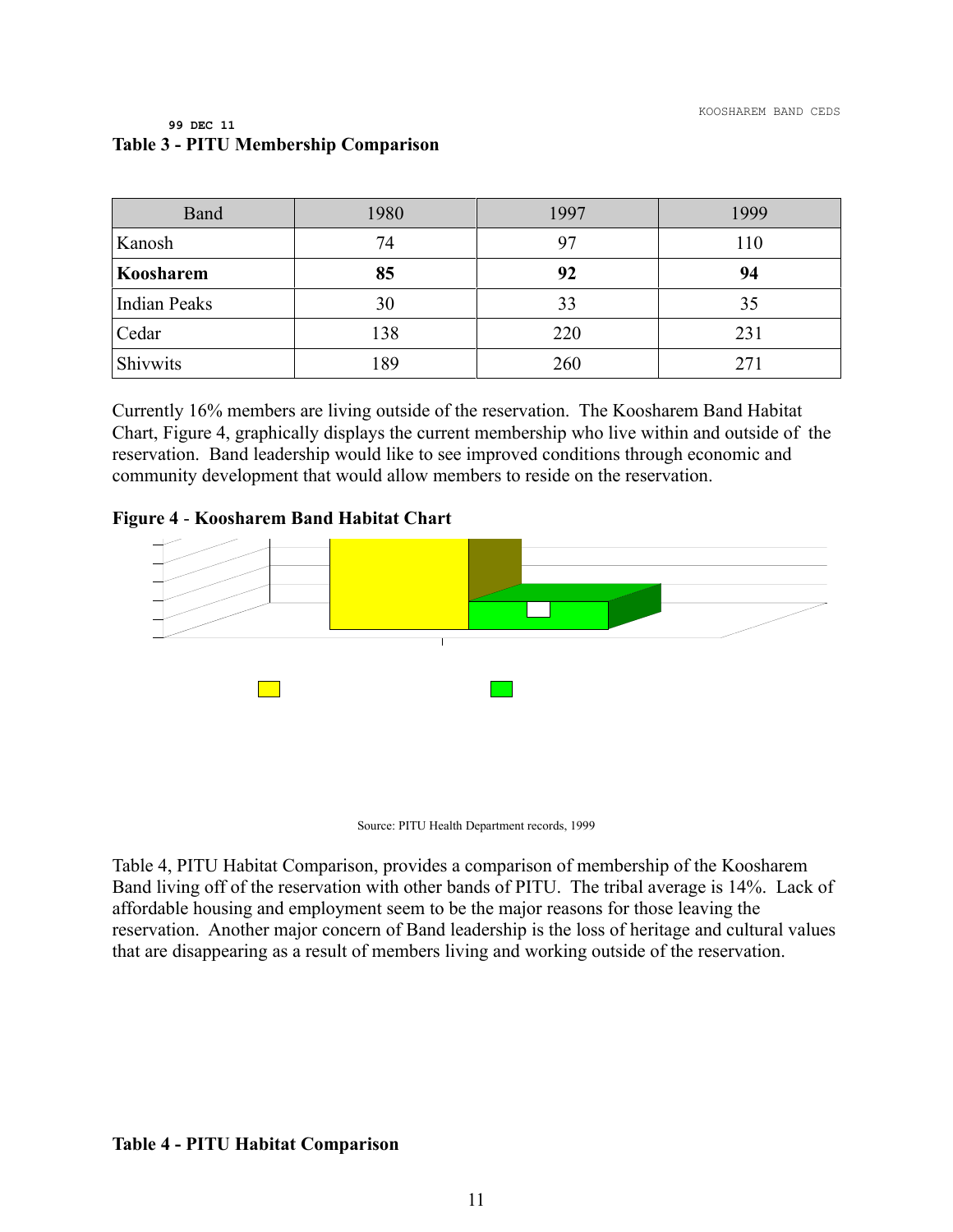KOOSHAREM BAND CEDS

| 99 DEC 11           |         |             |                      |
|---------------------|---------|-------------|----------------------|
| Band                | In Area | Out of Area | <b>Total Members</b> |
| Kanosh              | 99      |             | 110                  |
| Koosharem           | 79      | 15          | 94                   |
| <b>Indian Peaks</b> | 33      |             | 35                   |
| Cedar               | 198     | 33          | 231                  |
| Shivwits            | 229     | 42          |                      |

#### **EMPLOYMENT**

**Unemployment -** The "1997 Indian Labor Report" published by the Department of Interior shows the Paiute Tribe with a labor force of 421. Of this number, 349 are employed and 72 are unemployed equating to a 17% unemployment rate. Of those employed, 239 tribal members or 68% are employed below poverty guidelines. Of those employed, 42 or 12% work in the public sector while 307 or 88% work in the private sector. This compares to a 4% average unemployment rate in the eleven county area and 3.4% state wide as reported by the September 1999 "Labor Market Report" by the Utah Department of Workforce Services.

#### **Table 5 - PITU Unemployment**

| <b>Entity</b> | <b>Workforce</b><br><b>Employed</b> | <b>Workforce</b> | Percent<br><u><b>Unemployed Unemployed Public Private</b></u> | $\%$ in | $\%$ in |
|---------------|-------------------------------------|------------------|---------------------------------------------------------------|---------|---------|
| <b>PITU</b>   | 349                                 | 72               | 17                                                            | 12      | 88      |
| Six County    | 21,370                              | 936              | 4.8                                                           | 12      | 88      |
| Five County   | 55,991                              | 2,031            | 3.5                                                           | 7       | 93      |
| State         | 1,051,600                           | 37,013           | 3.4                                                           |         | 93      |
| U.S.          |                                     |                  | 4.2                                                           |         |         |

Sources: Utah Labor Market Report, September 1999,Vol. 9, Number 9; Utah Job Outlook - Statewide and Service Delivery Areas 1998-2003, Utah Department of Workforce Services, January 1998

**Employment Opportunities -** The tribal members were surveyed to determine the economic opportunities they perceived. The survey indicated, by Band members although not a majority, that reservation lands should be developed to "...make money for the Band". Most Band members felt that utilizing Band resources to establish a "profitable" business owned and employed by the Band as important to the economic well being of the Band. The survey showed no clear indication of what type of development should take priority. Survey results indicated a preference for light manufacturing, hospitality, high tech industry, convenience stores, truck stops, and campgrounds (see Appendix B - Economic Development Survey Report).

#### **INCOME LEVELS**

**Per-capita income** - Per-capita income is the level of income generated by individuals. Percapita income among the residents of Central and Southern Utah is shown in Table 6, Per-capita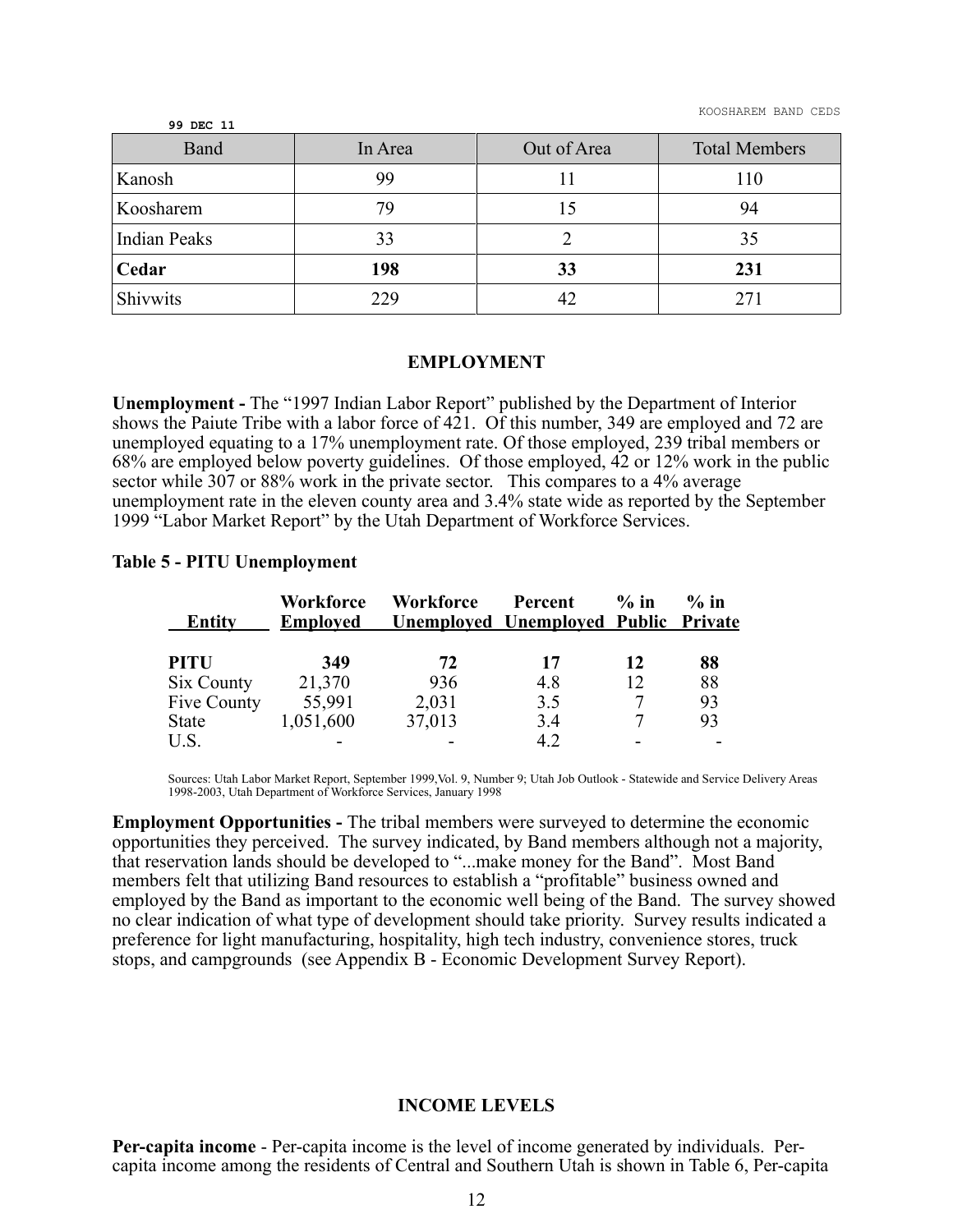Income. The table compares personal income between the counties of Central and Southern Utah in which the majority of PITU members reside.

| County     | 1994        | 1995        | 1996        | 1997        |
|------------|-------------|-------------|-------------|-------------|
| Millard    | \$13,742.00 | \$14,101.00 | \$14,806.00 | \$14,700.00 |
| Sevier     | \$13,962.00 | \$14,251.00 | \$14,965.00 | \$15,500.00 |
| Beaver     | \$13,014.00 | \$13,090.00 | \$13,359.00 | \$13,500.00 |
| Iron       | \$13,329.00 | \$13,884.00 | \$14,509.00 | \$15,300.00 |
| Washington | \$15,515.00 | \$16,348.00 | \$16,731.00 | \$17,000.00 |

#### **Table 6 - Per-capita Income**

(Per Capita Income was taken from the "1999 Economic Report to the Governor: pg. 87").\*The Paiute Indian Tribe of Utah lacks Tribal member income status and other related information.

Figure 5, Per-capita Trends graphically demonstrates the per-capita income levels from 1994 to 1997 for the counties encompassing the bands of the PITU. Specific per-capita data for the PITU and its bands are not available; however, given the high unemployment rate of the PITU, it is believed that the average per-capita income level is substantially lower.

#### **Figure 5 - Per-capita Trends**



*Median/Average Family Income* clearly shows the economic vitality of a community by addressing the workforce in general. It references employment levels, signifies strength in education and skills among families. The most recent data for the Koosharem Band is 1980. Table 7, Average Family Income shows the average family income for the Koosharem Band in comparison with the other bands of the PITU.

#### **Table 7 - Average Family Income**

| Band         | <b>Average Family Income</b> |
|--------------|------------------------------|
| Kanosh       | \$2,914.00                   |
| Indian Peaks | \$2,774.00                   |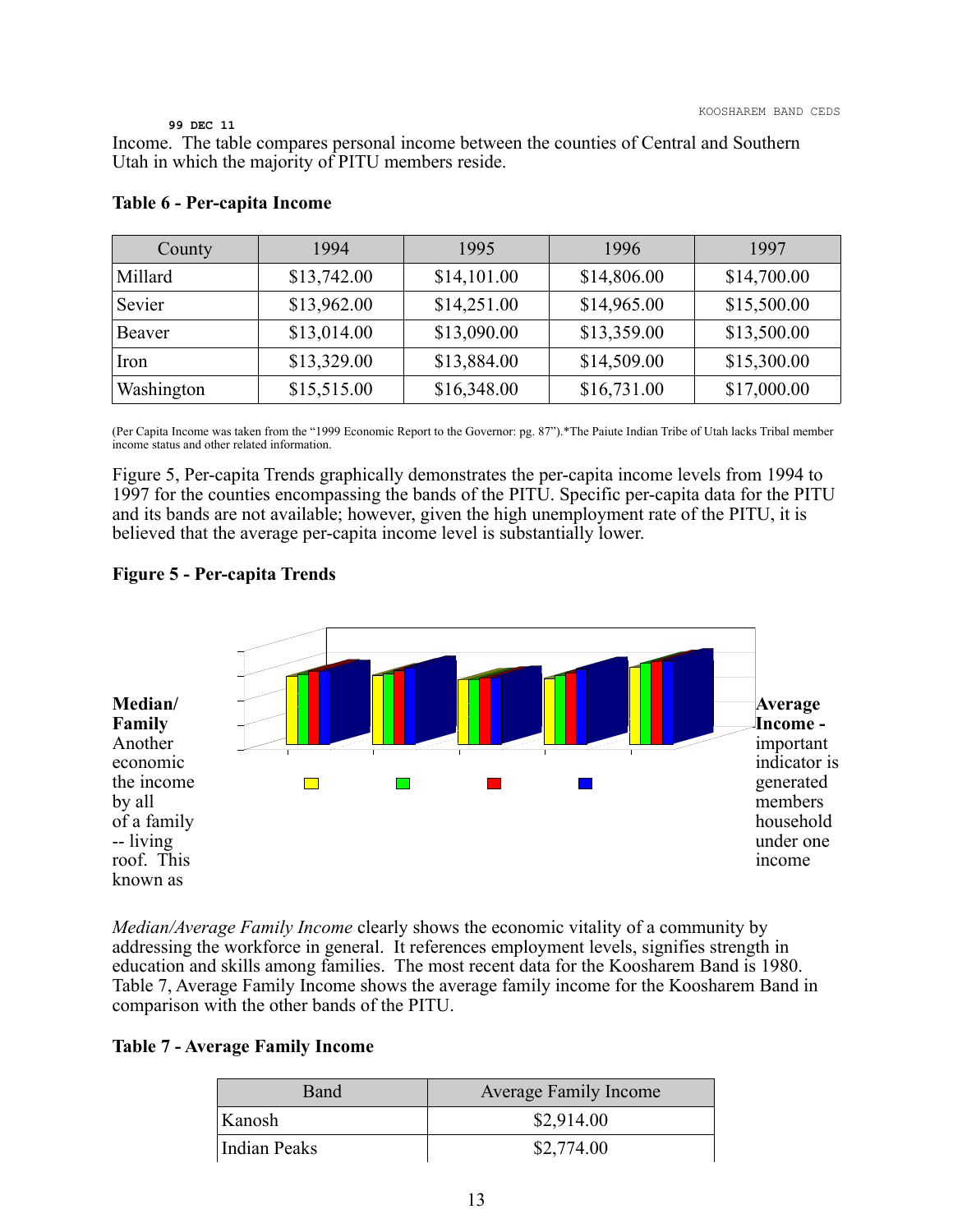KOOSHAREM BAND CEDS

#### **99 DEC 11**

| Cedar           | \$2,215.00 |
|-----------------|------------|
| Koosharem       | \$1,940.00 |
| <b>Shivwits</b> | \$3,015.00 |
| Tribal Average  | \$2,746.00 |

Source: 1980 PITU Reservation Plan

In comparing Table 6, Average Family Income, with Figure 6, Median Family Income it is clear to see that the 1980 income levels for the counties is significantly higher than for the PITU. The graphics of Figure 6 show the trends from 1980 to 1999 for the counties in which the majority of tribal members live. Again because specific data is not available for the tribe a comparison is not made. However, because of the economic disparity in unemployment it would be safe to assume the current median family income is much lower for tribal members. Table 8, County Median Family Income, shows the actual income levels of the counties referenced.

#### **Figure 6 - Median Family Income**



#### **Table 8 - County Median Family Income**

| County     | 1980        | 1989        | 1999        |
|------------|-------------|-------------|-------------|
| Millard    | \$15,038.00 | \$30,342.00 | \$38,700.00 |
| Sevier     | \$17,404.00 | \$27,986.00 | \$35,700.00 |
| Beaver     | \$14,453.00 | \$25,000.00 | \$35,300.00 |
| Iron       | \$16,726.00 | \$27,283.00 | \$36,600.00 |
| Washington | \$14,466.00 | \$27,690.00 | \$40,100.00 |

\*The Paiute Indian Tribe of Utah has no records on the Median Family income on Tribal members

**Poverty level -** Those living in poverty is of great concern to tribal and band leadership. No specific data for the PITU and its bands is available on poverty level. Again it is safe to assume that given the economic distress of unemployment the Tribe is much more vulnerable than neighboring county residents. Figure 7, Families Below Poverty, shows graphically the poverty level trends for Central and Southern Utah between 1969 and 1995. Again, it is believed that the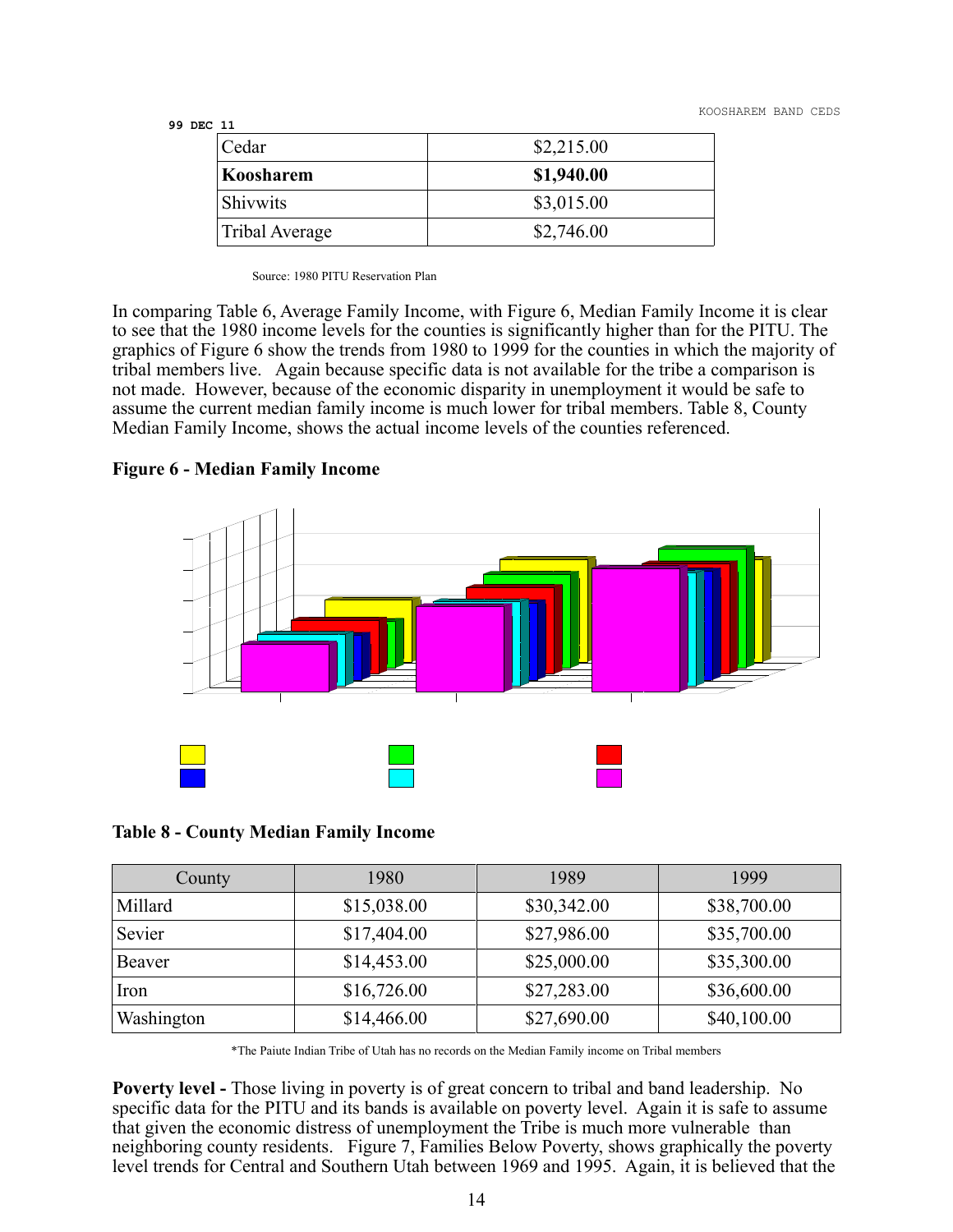PITU is experiencing a much higher poverty rate than those shown. Table 9, County Poverty Levels (%) shows the actual poverty levels in percent for those counties in which the majority of PITU members reside.





| County              | 969  | 979       | 989  |       |
|---------------------|------|-----------|------|-------|
| Millard             | .6.6 |           | 10.0 | l4.0  |
| Sevier              |      | .4        | 1.9  | l 4.9 |
| Beaver              | .9.4 |           | 10.0 | 3.4   |
| Iron                | 9.9  |           | 2.4  | 16.8  |
| Washington          |      | 19        |      |       |
| <b>State</b>        |      | $\bullet$ | δ.Ο  | .4    |
| <b>Paiute Tribe</b> |      |           |      | 68.0  |

\*Source: 1995 Economic Development & Employer Planning System Ver. Utah 94.4

#### **LAND UTILIZATION**

The tribal government of PITU does not control reservation lands. Each of the five constituent bands has control of their own reservation lands. Needed infrastructure to support community and economic development are the responsibility of each band and supported by the PITU Tribal council. Concerns among tribal members include affordable housing, water development, industrial zoning, natural resource use and preservation.

A general land use plan for the Koosharem Band has been developed. This document should be reviewed to understand current infrastructure and land utilization. Copies of the plan may be reviewed at the Band or Tribal headquarters.

#### **POLITICAL ENVIRONMENT**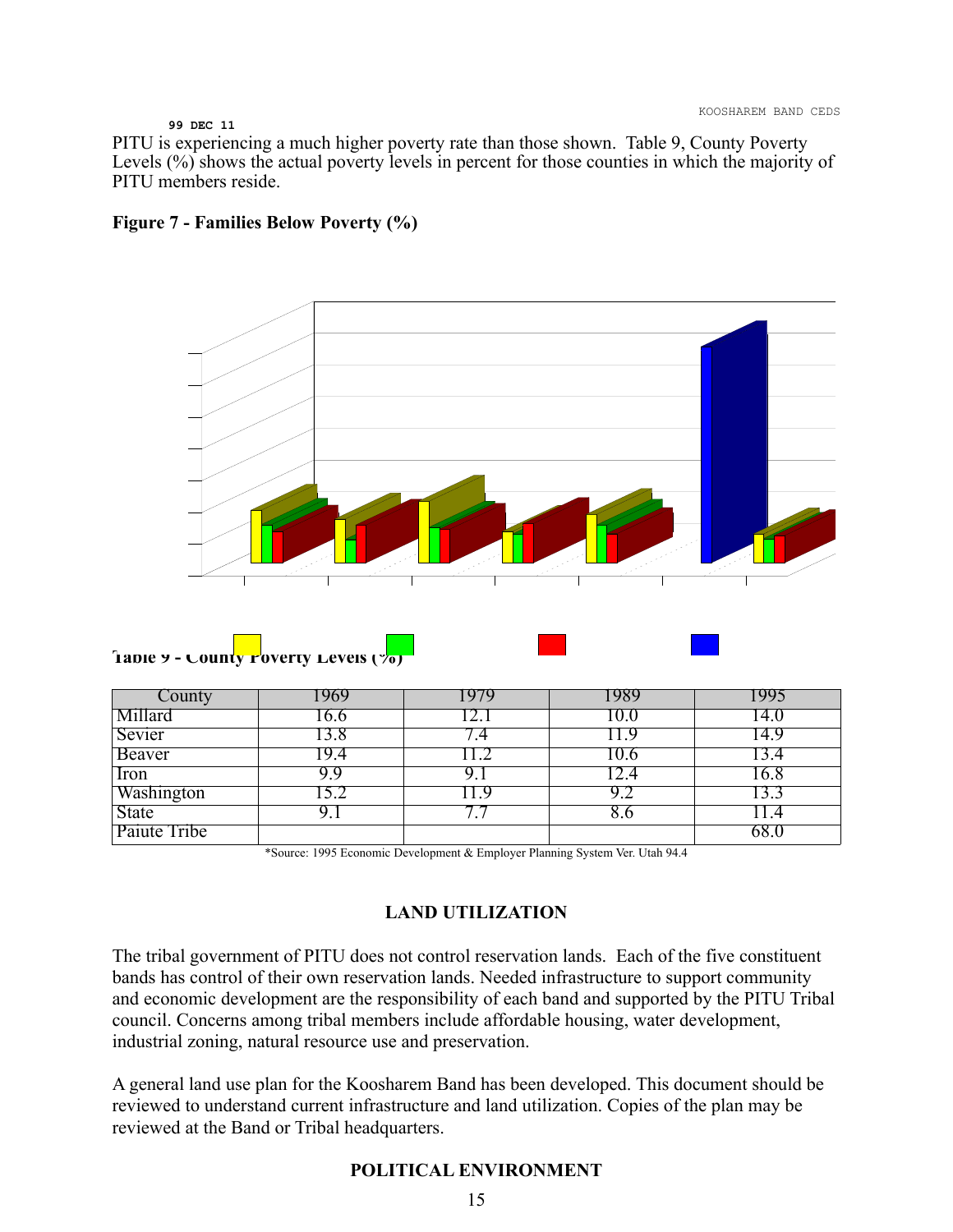Band council members are elected to four year terms and meet on a monthly basis. Presently the Council directs the economic development efforts and are pro-active in achieving and attaining planned growth. They are interested in the development of industry that utilizes their natural resources, heritage, and that will enhance their standard of living through the creation of family sustaining employment. Through a collaborative effort with other local, state, and federal governments the Council is striving to overcome major stumbling blocks including lack of education, underemployment, social ills, lack of business skills, and strained relationships with neighboring cities, counties, and tribe.

#### **CONCLUSION**

The Koosharem Band has a rich heritage disrupted by the cultural changes brought by modern society. Nearly wiped out as a people – historically – due to poor economic and living conditions, the Koosharem Band has adopted a pro-active position in economic and community development. The development of this Koosharem Band Comprehensive Economic Development Strategy (KOBCEDS) is the first step in achieving their goals toward enhancing their quality of life through the development of family sustaining employment for their members. The implementation of the goals, objectives, and strategies set forth by this document will perpetuate the planning process for the Koosharem Band as they strive to meet their economic development endeavors.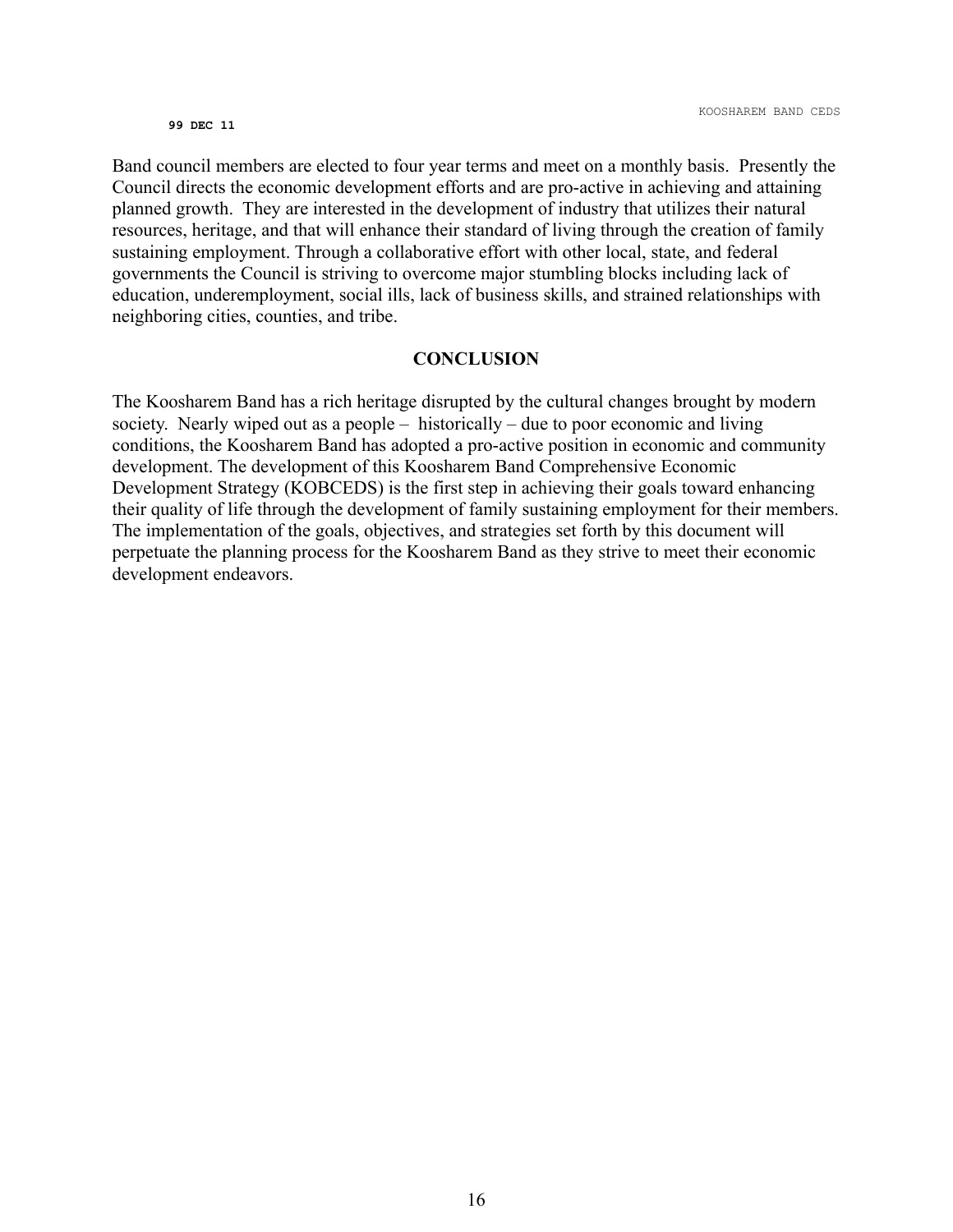### **Section III. MISSION, GOALS, OBJECTIVES & STRATEGIES**

**S.W.O.T. ANALYSIS - The Koosharem Band conducted a workshop to determine their** strengths, weaknesses, opportunities, and threats. This S.W.O.T. analysis provided a starting point in determining the current economic status of the Band. From this evaluation a mission statement, goals, and objectives to strengthen their quality of life were derived. The following summary provides the top issues and concerns of each category from the analysis. See Appendix A for a complete listing .

**Strengths** - The Band considered their top *strengths as*:

- 1. Children
- 2. New Band building
- 3. Heritage
- 4. People

**Weaknesses -** The Band considered their top *weaknesses* as:

- 2. Alcohol and drug abuse
- 3. Lack of unity
- 4. Non-Participation/attendance

**Opportunities** - The Band considered their top *opportunities* as:

- 1. Develop better jobs
- 2. Improve Band through planning
- 3. Teach Paiute Language to Band members
- 4. Education

**Threats** - The Band considered their top *threats* as:

- 1. Alcohol and drug abuse
- 2. Forgetting heritage and culture (youth)
- 3. State/Federal/Local all politics (white/tribal)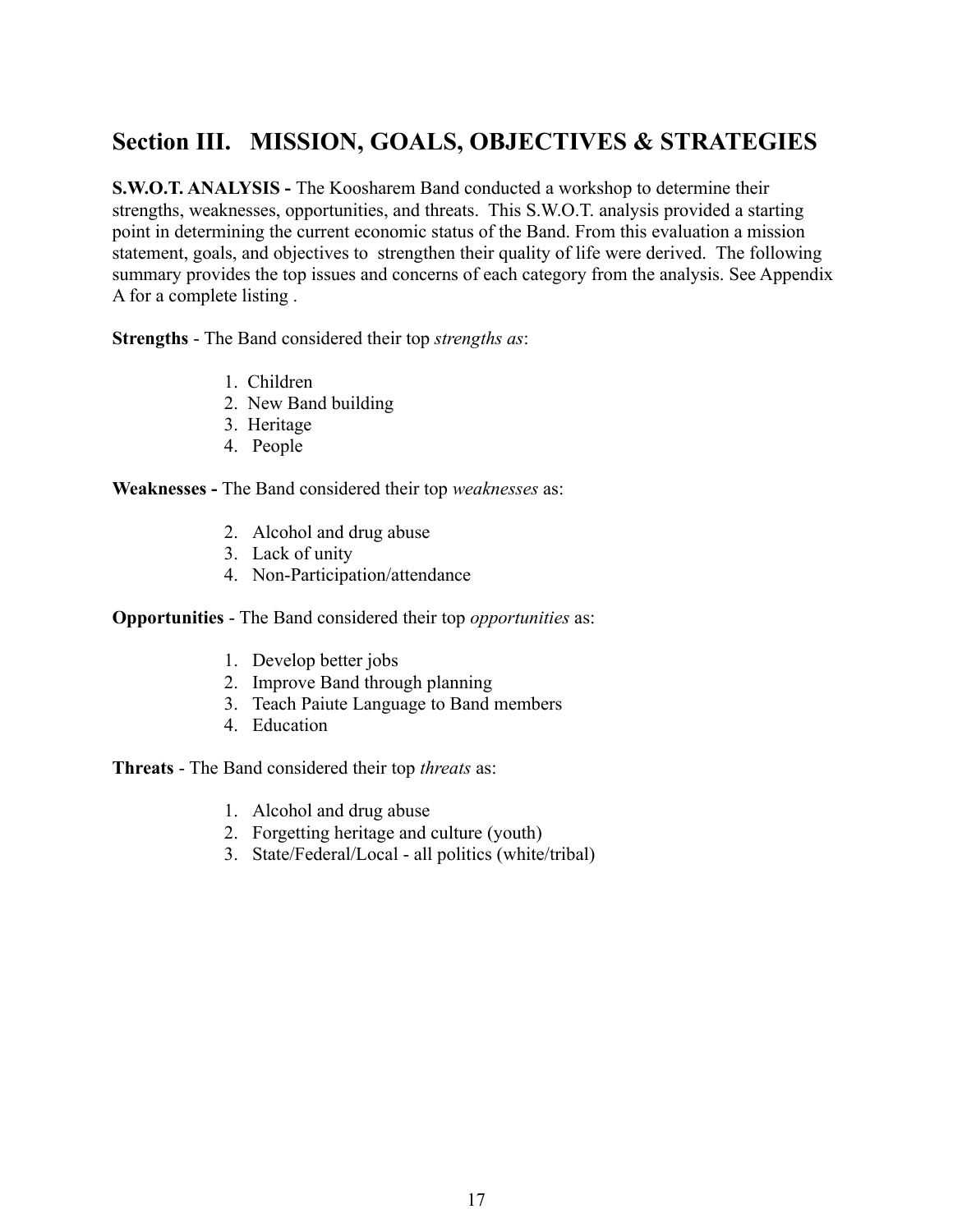#### **MISSION STATEMENT**

"The Koosharem Band will unify and organize to offer better education and training opportunities in order to enhance the member's knowledge, skills, and abilities; also to improve social and economic conditions by creating businesses and better job opportunities on their reservation."

#### **GOAL 1: Improve Band through planning**

Objective A: Develop a youth council

Strategy 1: Have established Youth Council. Train Band in developing council Strategy 2: Ask the youth to be involved. What do they want?

Responsible Party:

#### **GOAL 2: Teach Paiute language to those not knowing**

Objective A: Utilize Tribal program

Strategy 1. Start with young children Strategy 2. Expand to older youth

Responsible Party: Tribal educational department

#### **GOAL 3: Develop better jobs**

Objective A: Obtain more education & training

Strategy 1. Skill testing - utilize DWS Strategy 2. Career development workshops

Responsible Party: Economic development planner

#### **GOAL 4: Make sure youth know and understand their heritage and culture**

Objective A: Develop a heritage and cultural program

Strategy 1. Have Band and tribal elders teach at special activities Strategy 2. Have dancing lessons

Responsible Party: Cultural resource representative

#### **GOAL 5: Make sure children are educated**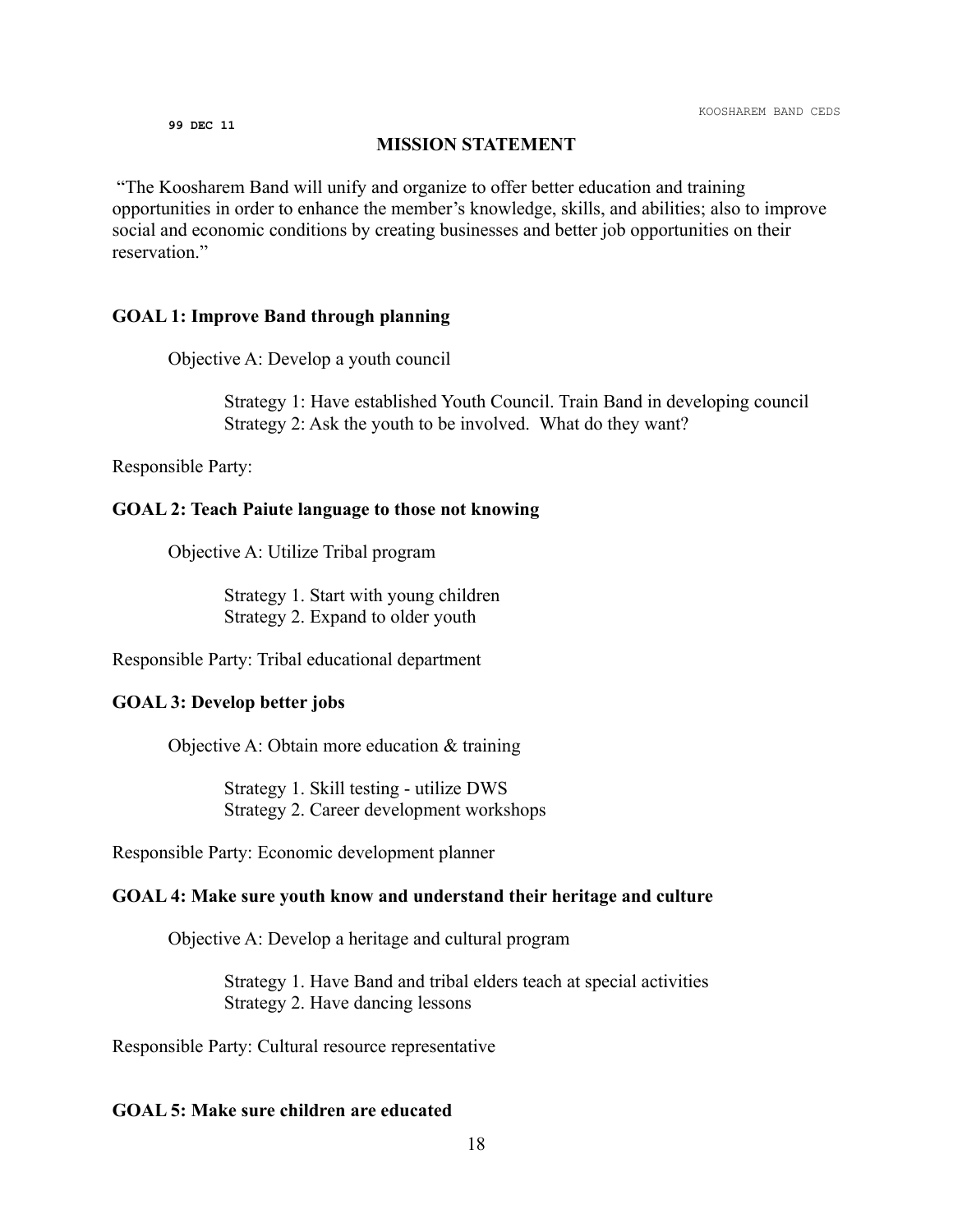Objective A: Keep them in school

Strategy 1. Parent involvement - PTA etc. Strategy 2. Tutoring

Responsible Party: Parents/Children

#### **GOAL 6: Utilize the new Band building**

Objective A: Make building central gathering place

Strategy 1. Have all activities there Strategy 2. Have an open house

Responsible Party: Band Council

#### **GOAL 7: Have no drug & alcohol abuse**

Objective A: Educational programs for Band members

Strategy 1. Set up tribal abuse resources Strategy 2. Set up own AA group Strategy 3. Youth prevention & peer education Strategy 4. Use Public Health & Mental Health programs Strategy 5. Set up youth recreational programs and activities - involve entire band & tribe

Responsible Party: Band Council/Parents/Behavioral health

#### **GOAL 8: Come together**

Objective A: Keep people involved

Strategy 1. Contact everyone/communication Strategy 2. Refreshments Strategy 3. Make assignments Strategy 4. Pre-formed flyer - Band members fill out time/date/place/etc.

Responsible Party: Band Secretary